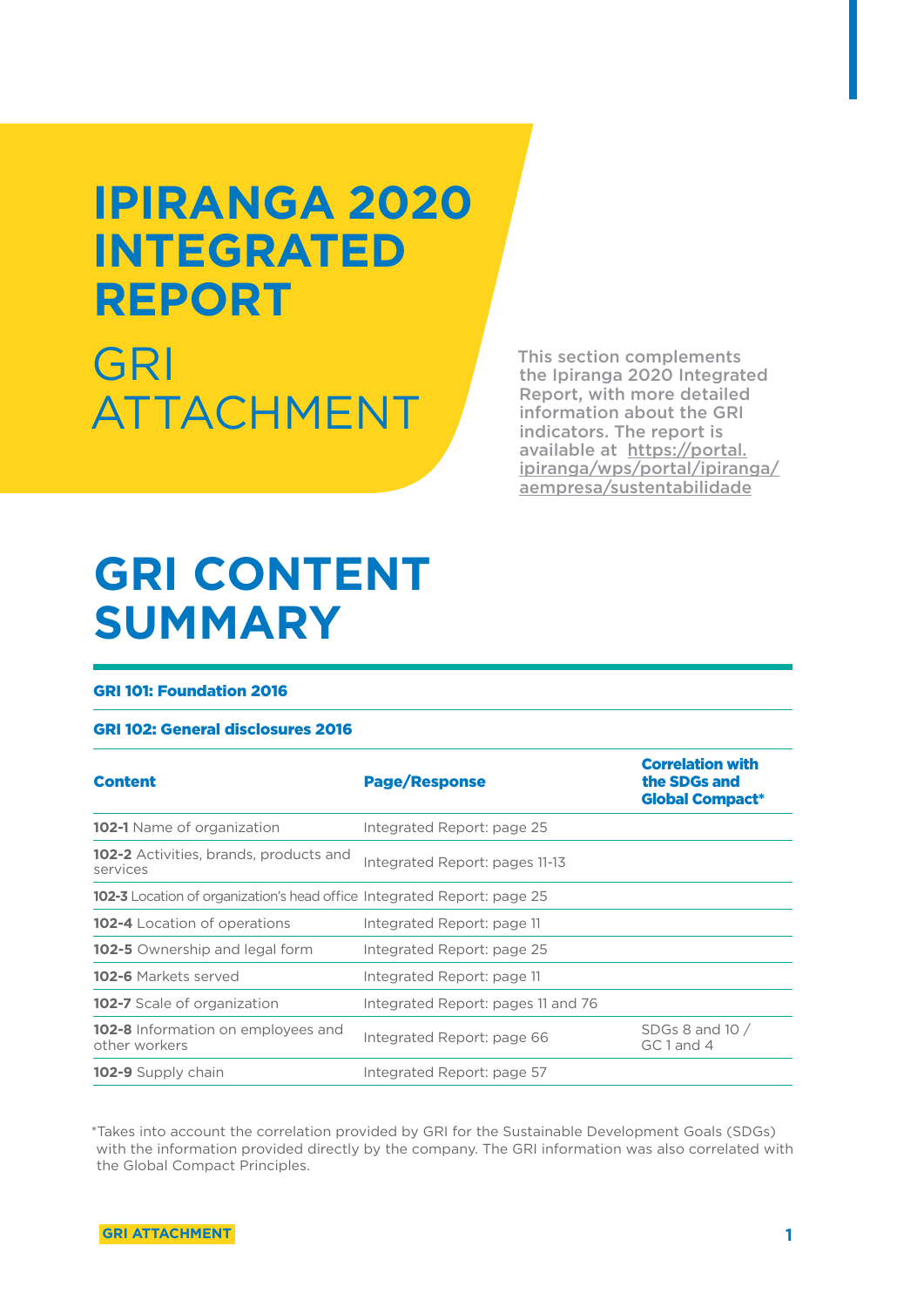#### GRI 101: Foundation 2016

#### GRI 102: General disclosures 2016

| <b>Content</b>                                                                | <b>Page/Response</b>                                                                                                                                                                                                                                                                                                                                                                                                                                             | <b>Correlation with</b><br>the SDGs and<br><b>Global Compact*</b> |
|-------------------------------------------------------------------------------|------------------------------------------------------------------------------------------------------------------------------------------------------------------------------------------------------------------------------------------------------------------------------------------------------------------------------------------------------------------------------------------------------------------------------------------------------------------|-------------------------------------------------------------------|
| 102-10 Significant changes to the or-<br>ganization and its supply chain      | There were no significant changes.                                                                                                                                                                                                                                                                                                                                                                                                                               |                                                                   |
| 102-11 Precautionary principle or ap-<br>proach                               | Governance of risk management is<br>undertaken jointly with Ultra. This ap-<br>proach favors an interdependent vision<br>and ensures dynamic assessments of<br>the main topics for rapid responses<br>whenever critical topics are identified.<br>Additionally, the sustainability strategy<br>launched in 2020 entailed sector and<br>market analyses that indicated trends<br>and helped to define the main topics in<br>which Ipiranga has potential impacts. |                                                                   |
| <b>102-12</b> External initiatives                                            | Integrated Report: pages 21, 59 and 63                                                                                                                                                                                                                                                                                                                                                                                                                           |                                                                   |
| 102-13 Membership of associations                                             | Integrated Report: pages 30 and 35                                                                                                                                                                                                                                                                                                                                                                                                                               |                                                                   |
| <b>102-14</b> Statement from senior decision<br>maker                         | Integrated Report: page 7                                                                                                                                                                                                                                                                                                                                                                                                                                        |                                                                   |
| 102-16 Values, principles, standards<br>and norms of behavior                 | Integrated Report: page 27                                                                                                                                                                                                                                                                                                                                                                                                                                       | SDG 16 / GC 10                                                    |
| <b>102-18</b> Governance structure                                            | Integrated Report: pages 25 and 27                                                                                                                                                                                                                                                                                                                                                                                                                               |                                                                   |
| 102-40 List of stakeholder groups                                             | Integrated Report: page 6                                                                                                                                                                                                                                                                                                                                                                                                                                        |                                                                   |
| 102-41 Collective bargaining agree-<br>ments                                  | 100% of the employees are covered by<br>collective bargaining agreements.                                                                                                                                                                                                                                                                                                                                                                                        | SDG8                                                              |
| 102-42 Identifying and selecting<br>stakeholders                              | Integrated Report: page 6                                                                                                                                                                                                                                                                                                                                                                                                                                        |                                                                   |
| 102-43 Approach to stakeholder en-<br>gagement                                | Employees (page 65), franchise and<br>reseller network (49), consumers (49),<br>suppliers (57), community (60)                                                                                                                                                                                                                                                                                                                                                   |                                                                   |
| 102-44 Key topics and concerns<br>raised                                      | Participants in materiality process<br>who responded to an online question-<br>naire: employees, consumers, business<br>customers, sector associations, suppli-<br>ers, franchisees, resellers, government<br>bodies and third sector.                                                                                                                                                                                                                           |                                                                   |
| <b>102-45</b> Entities included in the consol-<br>idated financial statements | The financial statements include all the<br>businesses in the Ultra Group fuel seg-<br>ment. The same scope was used for the<br>indicators GRI 102-8, 401-1 and 405-1. The<br>major part of the publication, howev-<br>er, considers only Ipiranga's own units:<br>Ipiranga fuel operations, AmPm stores,<br>Jet Oil units, Business Market, Tropical<br>Transportes and Pro-Frotas.                                                                             |                                                                   |
| <b>102-46</b> Defining report content and<br>topic boundaries                 | The indicators GRI 102-8, 401-1, 405-1 and<br>the information on financial results take<br>into account the Ultra Group fuel segment.<br>Other exceptions are clearly indicated<br>throughout the report.                                                                                                                                                                                                                                                        |                                                                   |

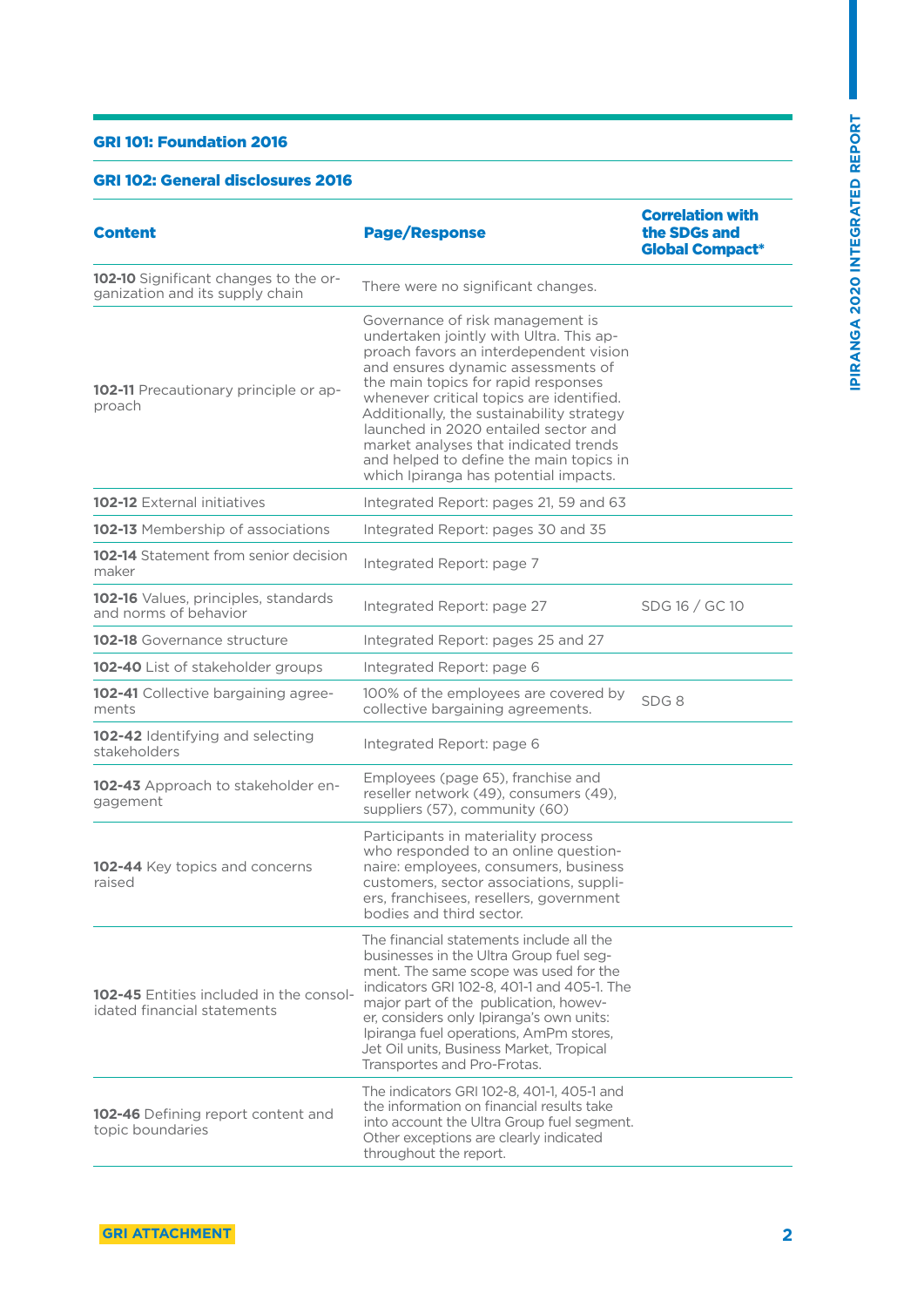#### GRI 101: Foundation 2016

#### GRI 102: General disclosures 2016

| <b>Content</b>                                                       | <b>Page/Response</b>                                                                                                                                                                                                                                         | <b>Correlation with</b><br>the SDGs and<br><b>Global Compact*</b>        |
|----------------------------------------------------------------------|--------------------------------------------------------------------------------------------------------------------------------------------------------------------------------------------------------------------------------------------------------------|--------------------------------------------------------------------------|
| 102-47 List of material topics                                       | Integrated Report: pages 22-23                                                                                                                                                                                                                               |                                                                          |
| 102-48 Restatements of information                                   | Not Applicable. This is the first Ipiranga<br>integrated report.                                                                                                                                                                                             |                                                                          |
| 102-49 Changes in reporting                                          | Not Applicable. This is the first Ipiranga<br>integrated report.                                                                                                                                                                                             |                                                                          |
| 102-50 Reporting period                                              | Integrated Report: page 5                                                                                                                                                                                                                                    |                                                                          |
| <b>102-51</b> Date of most recent report                             | Not Applicable. This is the first Ipiranga<br>integrated report.                                                                                                                                                                                             |                                                                          |
| 102-52 Reporting cycle                                               | Annual                                                                                                                                                                                                                                                       |                                                                          |
|                                                                      | Any doubts about the report may be<br>addressed to:                                                                                                                                                                                                          |                                                                          |
| <b>102-53</b> Contact point for questions<br>regarding the report    | ip.sustentabilidade@ipiranga.ipiranga<br>Communications related to Safety,<br>Health, Environment, Product and<br>Service Quality and Value Chain should<br>be addressed to the website portal.<br>ipiranga or the telephones 3003-3451<br>and 0800-7205356. |                                                                          |
| 102-54 Claims of reporting in accor-<br>dance with the GRI Standards | Integrated Report: page 5                                                                                                                                                                                                                                    |                                                                          |
| 102-55 GRI content summary                                           | Attachment: pages 1-8                                                                                                                                                                                                                                        |                                                                          |
| <b>102-56</b> External assurance                                     | The report was not submitted to exter-<br>nal assurance.                                                                                                                                                                                                     |                                                                          |
| <b>GRI Standard Content</b>                                          | <b>Page/Response</b>                                                                                                                                                                                                                                         | <b>Correlation with the</b><br><b>SDGs and Global</b><br><b>Compact*</b> |

Pillar: Governance

#### Material topic: Ethics and integrity

| <b>GRI 103:</b><br><b>Management</b>         | 103-1 Explanation of the materi-<br>al topic and its boundary                              | The main impacts related to the<br>topic occur in society in general<br>and are caused by the company. |                |
|----------------------------------------------|--------------------------------------------------------------------------------------------|--------------------------------------------------------------------------------------------------------|----------------|
|                                              | <b>103-2</b> Management approach<br>approach 2016 and its components                       | Integrated Report: page 28                                                                             |                |
|                                              | 103-3 Evaluation of management<br>approach                                                 | Integrated Report: page 28                                                                             |                |
| <b>GRI 205: An-</b><br>ti-corruption<br>2016 | <b>205-1</b> Operations assessed for<br>risks related to corruption                        | Integrated Report: page 28                                                                             |                |
|                                              | <b>205-2</b> Communication and train-<br>ing in anti-corruption policies<br>and procedures | Integrated Report: page 29                                                                             | SDG 16 / GC 10 |
|                                              | 205-3 Confirmed incidents of<br>corruption and actions taken                               | Integrated Report: page 29                                                                             | SDG 16 / GC 10 |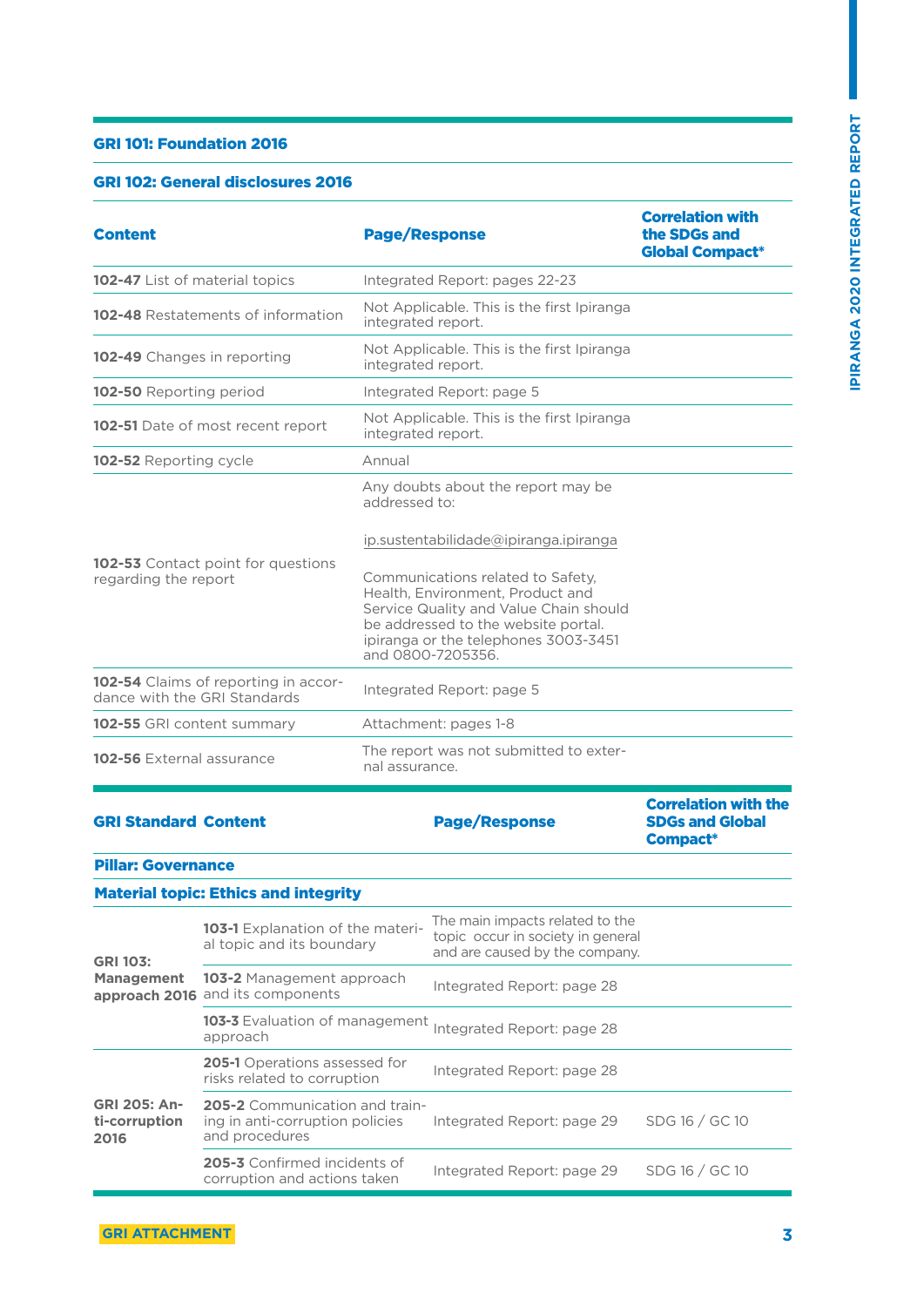| <b>GRI Standard Content</b>                                |                                                                                                                 | <b>Page/Response</b>                                                                                                                                                                                                                                                                                      | <b>Correlation with the</b><br><b>SDGs and Global</b><br>Compact* |
|------------------------------------------------------------|-----------------------------------------------------------------------------------------------------------------|-----------------------------------------------------------------------------------------------------------------------------------------------------------------------------------------------------------------------------------------------------------------------------------------------------------|-------------------------------------------------------------------|
| <b>Topic Data privacy</b>                                  |                                                                                                                 |                                                                                                                                                                                                                                                                                                           |                                                                   |
| <b>GRI 103:</b>                                            | 103-1 Explanation of the material<br>topic and its boundary                                                     | Customers are the main ones<br>impacted by the topic and the<br>company's actions.                                                                                                                                                                                                                        |                                                                   |
| <b>Management</b>                                          | <b>103-2</b> Management approach<br>approach 2016 and its components                                            | Integrated Report: page 32                                                                                                                                                                                                                                                                                |                                                                   |
|                                                            | 103-3 Evaluation of management<br>approach                                                                      | Integrated Report: page 32                                                                                                                                                                                                                                                                                |                                                                   |
| <b>GRI 418: Cus-</b><br>tomer privacy<br>2016              | 418-1 Substantiated complaints<br>concerning breaches of custom-<br>er privacy and losses of custom-<br>er data | There have been no substan-<br>tiated complaints in the last<br>three years.                                                                                                                                                                                                                              | <b>SDG 16</b>                                                     |
|                                                            | <b>Pillar: Resources and environment</b>                                                                        |                                                                                                                                                                                                                                                                                                           |                                                                   |
|                                                            | <b>Material topic: Climate change</b>                                                                           |                                                                                                                                                                                                                                                                                                           |                                                                   |
| <b>GRI 103:</b><br><b>Management</b><br>approach 2016      | 103-1 Explanation of the material<br>topic and its boundary                                                     | Society and the environment<br>are impacted by the way the<br>company manages climate<br>change and, indirectly, by the<br>activities of suppliers and<br>customers. At the same time,<br>the company and its business<br>model suffer impacts related to<br>the topic from diffuse causes in<br>society. |                                                                   |
|                                                            | 103-2 Management approach and<br>its components                                                                 | Integrated Report: page 37                                                                                                                                                                                                                                                                                |                                                                   |
|                                                            | 103-3 Evaluation of management<br>approach                                                                      | Integrated Report: page 37                                                                                                                                                                                                                                                                                |                                                                   |
| <b>GRI 201: Eco-</b><br>nomic perfor-<br><b>mance 2016</b> | 201-2 Financial implications and<br>other risks and opportunities due<br>to climate change                      | Integrated Report: page 34                                                                                                                                                                                                                                                                                | SDG 13 / GC 7, 8<br>and 9                                         |
|                                                            | 305-1 Direct (Scope 1) GHG emis-<br><b>SIONS</b>                                                                | Attachment: page 8                                                                                                                                                                                                                                                                                        | SDGs 12 and 13 / GC<br>8 and 9                                    |
| <b>GRI 305: Emis-</b><br>sions 2016                        | 305-2 Energy Indirect (Scope 2)<br>GHG emissions from the acquisi-<br>tion of energy                            | Attachment: page 8                                                                                                                                                                                                                                                                                        | SDGs 12 and 13 / GC<br>8 and 9                                    |
|                                                            | 305-3 Other indirect (Scope 3)<br><b>GHG</b> emissions                                                          | Attachment: page 8                                                                                                                                                                                                                                                                                        | SDGs 12 and 13 / GC<br>8 and 9                                    |
|                                                            | <b>305-4</b> GHG emissions intensity                                                                            | Integrated Report: page 41                                                                                                                                                                                                                                                                                |                                                                   |
| <b>Material topic: Water and soil contamination</b>        |                                                                                                                 |                                                                                                                                                                                                                                                                                                           |                                                                   |
|                                                            | 103-1 Explanation of the material                                                                               | The environment and society                                                                                                                                                                                                                                                                               |                                                                   |

| <b>GRI 103:</b> | 103-1 Explanation of the material<br>topic and its boundary                     | The environment and society<br>are potentially impacted by the<br>company's activities in this area. |
|-----------------|---------------------------------------------------------------------------------|------------------------------------------------------------------------------------------------------|
|                 | <b>Management 103-2</b> Management approach<br>approach 2016 and its components | Integrated Report: page 46                                                                           |
|                 | <b>103-3</b> Evaluation of management<br>approach                               | Integrated Report: page 46                                                                           |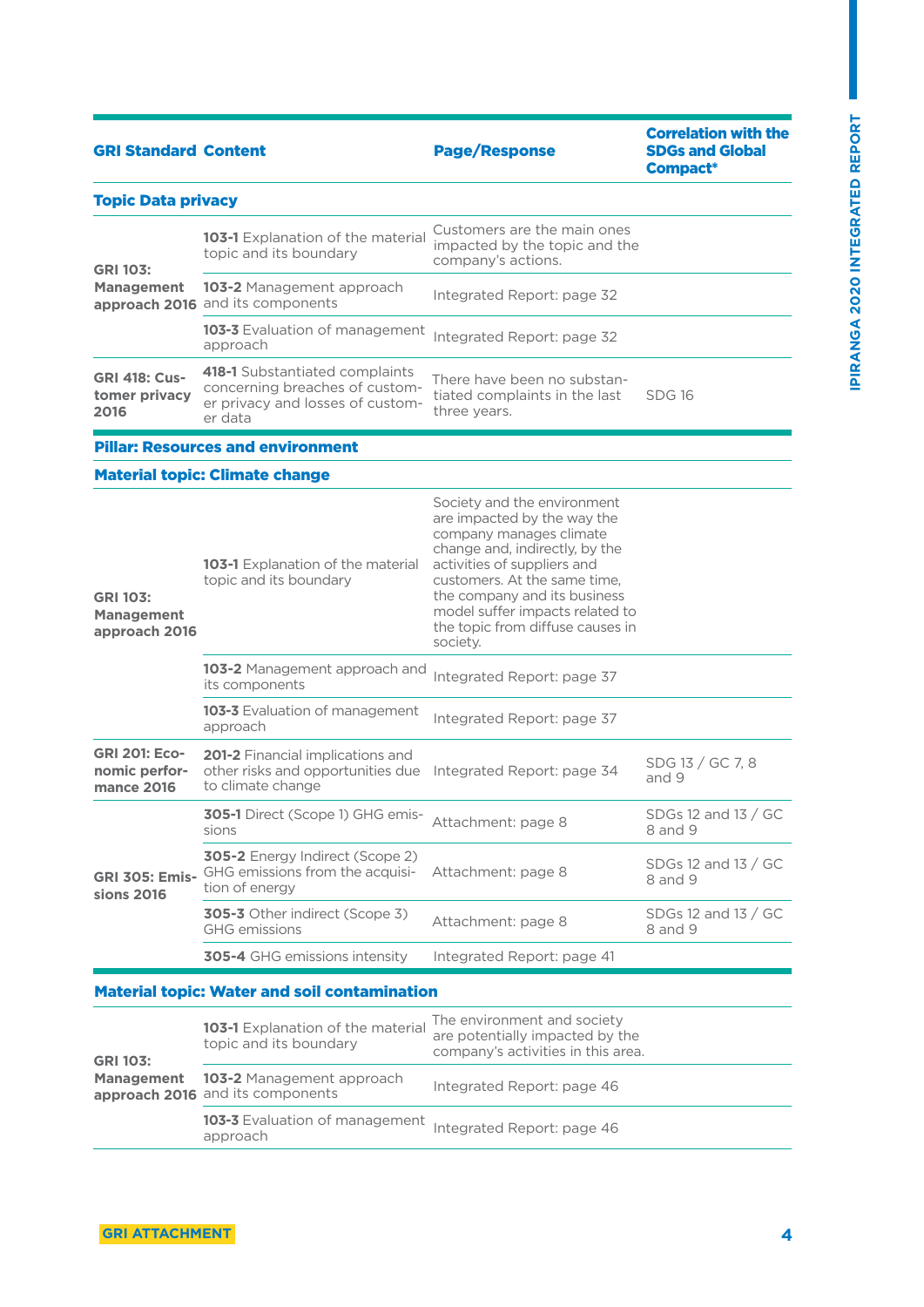| <b>GRI Standard Content</b>                             |                                                                                                 | <b>Page/Response</b>                                                             | <b>Correlation with the</b><br><b>SDGs and Global</b><br>Compact* |
|---------------------------------------------------------|-------------------------------------------------------------------------------------------------|----------------------------------------------------------------------------------|-------------------------------------------------------------------|
| <b>GRI 307: Envi-</b><br>ronmental com-<br>pliance 2016 | <b>307-1</b> Non-compliance with envi-<br>ronmental laws and regulations                        | Integrated Report: page 47                                                       | SDG 16 / GC 8                                                     |
|                                                         | <b>Material topic: Eco-efficiency (energy, water, waste)</b>                                    |                                                                                  |                                                                   |
| <b>GRI 103:</b><br><b>Management</b><br>approach 2016   | <b>103-1</b> Explanation of the material topic are on society and the<br>topic and its boundary | The main impacts related to the<br>environment and are caused by<br>the company. |                                                                   |
|                                                         | <b>103-2</b> Management approach<br>and its components                                          | Integrated Report: page 44                                                       |                                                                   |
|                                                         | <b>103-3</b> Evaluation of management<br>approach                                               | Integrated Report: page 44                                                       |                                                                   |
| <b>GRI 302: Ener-</b>                                   | <b>302-1</b> Energy consumption with-<br>in the organization                                    | Attachment: page 9                                                               | SDGs 7, 12 and 13 /<br>GC 7, 7 and 9                              |
| $\bigwedge_{i=1}^{n}$                                   |                                                                                                 |                                                                                  |                                                                   |

| gy 2016                              | <b>302-3 Energy intensity</b>                                     | Integrated Report: page 44                       | SDGs 7.12 and 13 /<br>GC 7.8 and 9   |
|--------------------------------------|-------------------------------------------------------------------|--------------------------------------------------|--------------------------------------|
|                                      | GRI 303: Water 303-3 Water withdrawal                             | Attachment: page 10                              |                                      |
| and Effluents<br>2018                | 303-4 Water discharge                                             | Attachment: page 10                              |                                      |
| <b>GRI 306:</b><br><b>Waste 2020</b> | 306-1 Waste generation and sig-<br>nificant waste-related impacts | Integrated Report: page 44                       | SDGs 7, 12 and 13 /<br>GC 7.8 and 9  |
|                                      | 306-3 Waste generated                                             | Attachment: page 9                               | SDGs 7, 12 and 13 /<br>GC 7, 8 and 9 |
|                                      | 306-4 Waste not directed to<br>disposal                           | Integrated Report: page 44<br>Attachment: page 9 | SDGs 7.12 and 13 /<br>GC 7.8 and 9   |
|                                      | <b>306-5</b> Waste directed to disposal Attachment: page 9        |                                                  | SDGs 7, 12 and 13 /<br>GC 7.8 and 9  |

#### Pillar: Shared value with society

#### Material topic: Supply chain

| <b>GRI 103:</b><br><b>Management</b><br>approach 2016                 | <b>103-1</b> Explanation of the material to its suppliers. Regarding pro-<br>topic and its boundary              | The company is both the cause<br>and the object of impacts related<br>moting good practices among<br>partners, the main impacts occur<br>in society in general. |                           |
|-----------------------------------------------------------------------|------------------------------------------------------------------------------------------------------------------|-----------------------------------------------------------------------------------------------------------------------------------------------------------------|---------------------------|
|                                                                       | 103-2 Management approach<br>and its components                                                                  | Integrated Report: page 57                                                                                                                                      |                           |
|                                                                       | <b>103-3</b> Evaluation of management<br>approach                                                                | Integrated Report: page 57                                                                                                                                      |                           |
| <b>GRI 308: Sup-</b><br>plier environ-<br>mental assess-<br>ment 2016 | <b>308-1</b> New suppliers that were<br>screened using environmental<br>criteria                                 | Integrated Report: page 57                                                                                                                                      |                           |
| <b>GRI 408: Child</b><br>labor 2016                                   | 408-1 Operations and suppliers<br>at significant risk for incidents of Integrated Report: page 57<br>child labor |                                                                                                                                                                 | SDG 16 / GC 1, 2<br>and 5 |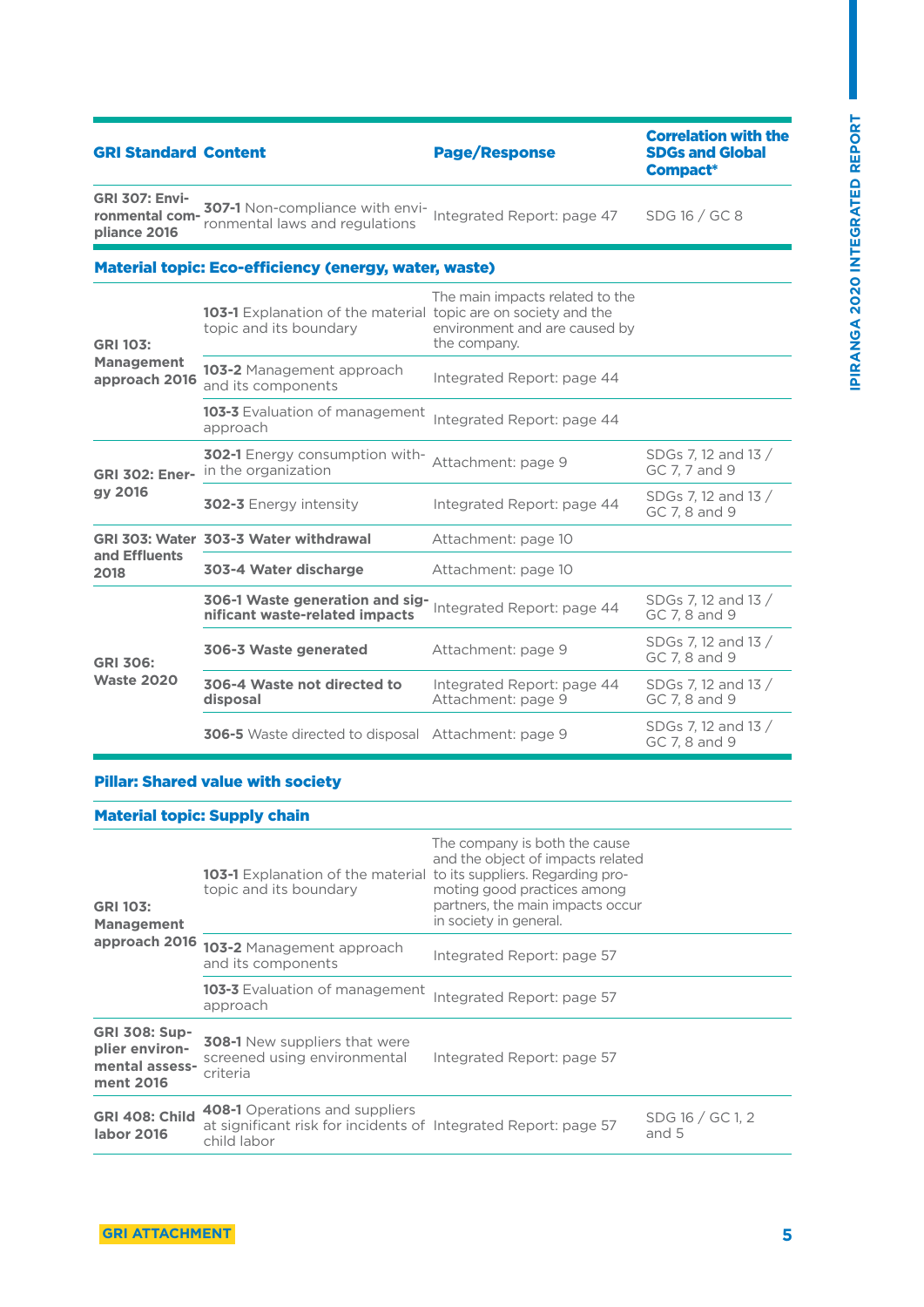| <b>GRI Standard Content</b>                                |                                                                                                                                        | <b>Page/Response</b>       | <b>Correlation with the</b><br><b>SDGs and Global</b><br>Compact* |
|------------------------------------------------------------|----------------------------------------------------------------------------------------------------------------------------------------|----------------------------|-------------------------------------------------------------------|
| <b>GRI 409:</b><br>Forced or com-<br>pulsory labor<br>2016 | <b>409-1</b> Operations and suppliers<br>at significant risk for incidents of Integrated Report: page 57<br>forced or compulsory labor |                            | GC.5                                                              |
| <b>GRI 414: Sup-</b><br>plier social<br>assessment<br>2016 | 414-1 New suppliers that were<br>screened using social criteria                                                                        | Integrated Report: page 57 | SDG 16 / GC 1 and 2                                               |

| <b>GRI 103:</b><br><b>Management</b> | <b>103-1</b> Explanation of the materi-<br>al topic and its boundary | The company causes and suf-<br>fers impacts related to the topic.<br>with direct reflexes on cus-<br>tomers, society in general, and<br>indirectly, on the supply chain. |
|--------------------------------------|----------------------------------------------------------------------|--------------------------------------------------------------------------------------------------------------------------------------------------------------------------|
|                                      | approach 2016 103-2 Management approach<br>and its components        | Integrated Report: page 56                                                                                                                                               |
|                                      | <b>103-3</b> Evaluation of management<br>approach                    | Integrated Report: page 56                                                                                                                                               |
| Not applicable.                      | Relevant information about the<br>topic                              | Integrated Report: page 57                                                                                                                                               |

#### Material topic: Conscious consumption

| <b>GRI 103:</b><br><b>Management</b><br>approach 2016 | <b>103-1</b> Explanation of the material<br>topic and its boundary | The main impacts occur<br>among customers and society<br>in general, and are generated<br>by the company's actions. |
|-------------------------------------------------------|--------------------------------------------------------------------|---------------------------------------------------------------------------------------------------------------------|
|                                                       | <b>103-2</b> Management approach<br>and its components             | This is an emerging topic and                                                                                       |
|                                                       | 103-3 Evaluation of management<br>approach                         | the indicators to represent<br>the company's performance<br>in this material topic are still                        |
| Not applicable.                                       | Relevant information about<br>the topic                            | being studied.                                                                                                      |

#### Material topic: Proximity to the network and consumers

| <b>GRI 103:</b><br><b>Management</b> | 103-1 Explanation of the materi-<br>al topic and its boundary | The main impacts are caused<br>by the company and are man-<br>ifest in relations with resellers.<br>franchisees, customers and<br>consumers. |  |  |
|--------------------------------------|---------------------------------------------------------------|----------------------------------------------------------------------------------------------------------------------------------------------|--|--|
|                                      | approach 2016 103-2 Management approach<br>and its components | Integrated Report: page 49                                                                                                                   |  |  |
|                                      | 103-3 Evaluation of manage-<br>ment approach                  | Integrated Report: page 49                                                                                                                   |  |  |
|                                      | Not applicable. Relevant information about the<br>topic       | Integrated Report: page 49                                                                                                                   |  |  |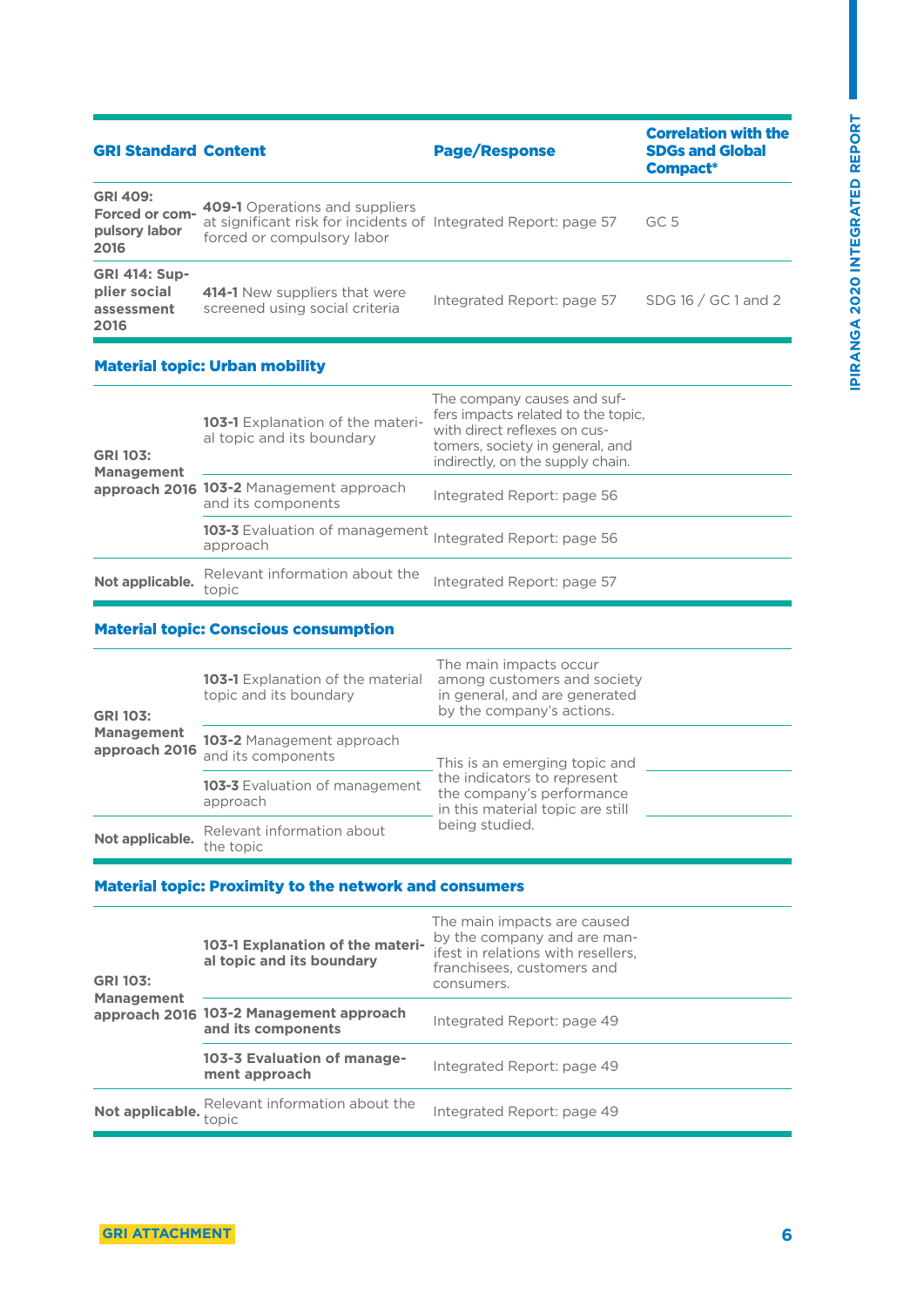Correlation with the

| <b>GRI Standard Content</b>                                   |                                                                                                          | <b>Page/Response</b>                                                             | <b>SDGs and Global</b><br>Compact* |  |  |  |  |
|---------------------------------------------------------------|----------------------------------------------------------------------------------------------------------|----------------------------------------------------------------------------------|------------------------------------|--|--|--|--|
| <b>Material topic: Relations with surrounding communities</b> |                                                                                                          |                                                                                  |                                    |  |  |  |  |
| <b>GRI 103:</b>                                               | <b>103-1</b> Explanation of the material by the company and are<br>topic and its boundary                | The main impacts are caused<br>manifest in the stakeholder<br>groups in general. |                                    |  |  |  |  |
| <b>Management</b><br>approach 2016                            | <b>103-2</b> Management approach<br>and its components                                                   | Integrated Report: page 60                                                       |                                    |  |  |  |  |
|                                                               | 103-3 Evaluation of management<br>approach                                                               | Integrated Report: page 60                                                       |                                    |  |  |  |  |
| GRI 413: Local                                                | 413-1 Operations with local commu-<br>nity engagement, impact assess-<br>ments, and development programs | Integrated Report: page 60                                                       |                                    |  |  |  |  |
| communities<br>2016                                           | 413-2 Operations with significant<br>actual and potential negative                                       | Integrated Report: page 60                                                       |                                    |  |  |  |  |

#### Pillar: People management and development

impacts on local communities

#### Material topic: Labor relations

| <b>GRI 103:</b><br><b>Management</b>                  | <b>103-1</b> Explanation of the material<br>topic and its boundary            | Employees are impacted more<br>directly by the way the compa-<br>ny manages the topic, but the<br>reflexes are also manifested in<br>society and in the company itself. |                                      |
|-------------------------------------------------------|-------------------------------------------------------------------------------|-------------------------------------------------------------------------------------------------------------------------------------------------------------------------|--------------------------------------|
|                                                       | approach 2016 103-2 Management approach<br>and its components                 | Integrated Report: page 65                                                                                                                                              | GC $\overline{3}$ and $\overline{4}$ |
|                                                       | <b>103-3</b> Evaluation of management<br>approach                             | Integrated Report: page 65                                                                                                                                              |                                      |
| <b>GRI 401: Em-</b>                                   | <b>401-1</b> New employee hires and<br><b>ployment 2016</b> employee turnover | Attachment: page 12                                                                                                                                                     | SDGs 5 and $8/$ GC<br>3              |
| <b>GRI 404: Train-</b><br>ing and educa-<br>tion 2016 | 404-1 Average hours training per Attachment: page 10<br>employee              |                                                                                                                                                                         | SDGs 3 and 8                         |

#### Material topic: Diversity

| <b>GRI 103:</b><br><b>Management</b>     | <b>103-1</b> Explanation of the material<br>topic and its boundary     | The employees are more directly<br>impacted by the way the com-<br>pany manages the topic, but the<br>reflexes are also manifested in<br>society and in the company itself. |                          |  |
|------------------------------------------|------------------------------------------------------------------------|-----------------------------------------------------------------------------------------------------------------------------------------------------------------------------|--------------------------|--|
|                                          | approach 2016 103-2 Management approach<br>and its components          | Integrated Report: page 70                                                                                                                                                  |                          |  |
|                                          | <b>103-3</b> Evaluation of management<br>approach                      | Integrated Report: page 70                                                                                                                                                  |                          |  |
| <b>GRI 405: Diver-</b><br>sity and equal | <b>405-1</b> Diversity of governance<br>bodies and employees           | Attachment: page 12                                                                                                                                                         | SDGs 5 and 8 $/$<br>GC 6 |  |
| opportunity<br>2016                      | <b>405-2</b> Ratio of basic salary and<br>remuneration of women to men | Attachment: page 11                                                                                                                                                         | SDGs 5 and 8 $/$<br>GC 6 |  |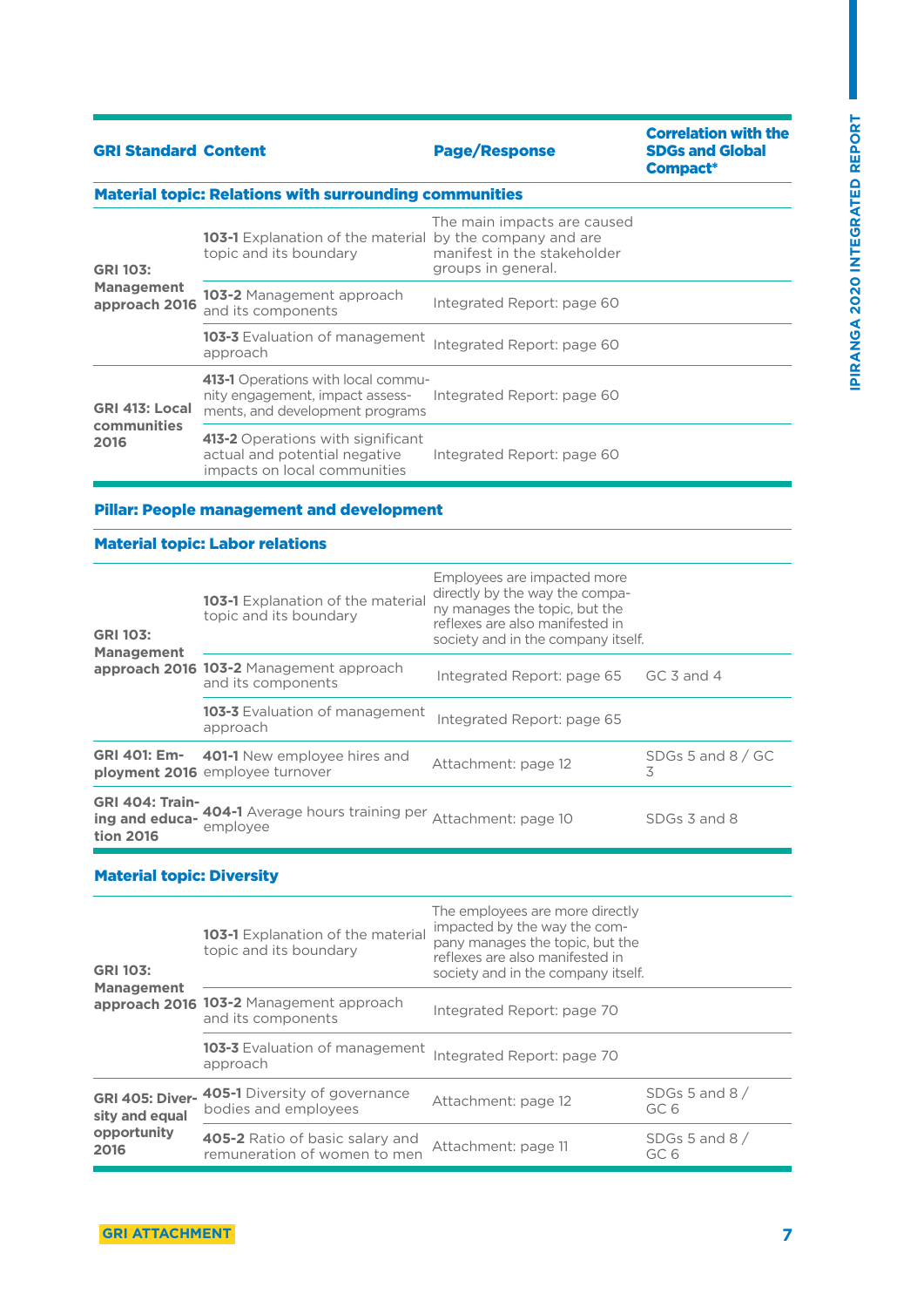| <b>GRI Standard Content</b>          |                                                                                                                                         | <b>Page/Response</b>                                                                                                                                                     | <b>Correlation with the</b><br><b>SDGs and Global</b><br>Compact* |
|--------------------------------------|-----------------------------------------------------------------------------------------------------------------------------------------|--------------------------------------------------------------------------------------------------------------------------------------------------------------------------|-------------------------------------------------------------------|
|                                      | <b>Material topic: Health and safety</b>                                                                                                |                                                                                                                                                                          |                                                                   |
| <b>GRI 103:</b><br><b>Management</b> | <b>103-1</b> Explanation of the materi-<br>al topic and its boundary                                                                    | The employees are more directly<br>impacted by the way the com-<br>pany manages the topic, but the<br>reflexes are manifested in soci-<br>ety and in the company itself. |                                                                   |
|                                      | approach 2016 103-2 Management approach<br>and its components                                                                           | Integrated Report: page 72                                                                                                                                               |                                                                   |
|                                      | <b>103-3</b> Evaluation of management<br>approach                                                                                       | Integrated Report: page 72                                                                                                                                               |                                                                   |
|                                      | 403-3 Occupational health<br>services                                                                                                   | Integrated Report: pages 72-<br>73                                                                                                                                       | SDG <sub>8</sub>                                                  |
| pational health                      | 403-4 Worker participation, con-<br>sultation, and communication on<br>GRI 403: Occu- occupational health and safety.                   | Integrated Report: page 72                                                                                                                                               | SDGs 8 and 16                                                     |
| and safety<br>2018                   | 403-6 Promotion of worker health Integrated Report: page 73                                                                             |                                                                                                                                                                          | SDG <sub>3</sub>                                                  |
|                                      | 403-7 Prevention and mitigation of<br>health and safety impacts directly Integrated Report: page 72<br>linked by business relationships |                                                                                                                                                                          | SDG <sub>8</sub>                                                  |
|                                      | 403-9 Work-related injuries                                                                                                             | Attachment: page 13                                                                                                                                                      | SDG 3, 8 and 16                                                   |

## **ENVIRONMENTAL MANAGEMENT**

| <b>GHG emissions (tCO<sub>2</sub>e)</b> $^1$ GRI 305-1, 305-2, 305-3   | 2018      | 2019      | 2020      |
|------------------------------------------------------------------------|-----------|-----------|-----------|
| Direct emissions (Scope $1)^2$                                         | 12.821.2  | 12.152.7  | 8,854.7   |
| Biogenic CO <sub>2</sub> emissions                                     | 1.814.3   | 1.666.0   | 1.203.9   |
| Energy indirect emissions (Scope 2) from the acquisition of energy $3$ | 1.563.4   | 1.558.6   | 1.229.8   |
| Direct emissions + indirect emissions                                  | 14.384.6  | 13.711.3  | 10,084.4  |
| Other indirect emissions (Scope $3)^{24}$                              | 348.264.6 | 579,958.6 | 613,552.2 |
| Biogenic CO <sub>2</sub> emissions                                     | 28.342.4  | 40.964.4  | 37,377.3  |

1. The GHG inventory covers all the companies controlled operationally by Ipiranga, with the exception of the own AmPm stores. This operation was initiated in the second half of 2020, and the related data are not available for inclusion in the calculation.

2. Takes into account carbon dioxide (CO<sub>2</sub>), methane (CH<sub>4</sub>), nitrous oxide (N<sub>2</sub>O) and hydrofluorocarbons (HFCs).

3. Takes into account  $CO<sub>2</sub>$  emissions.

4. Takes into account business travel (air and land), employee commuting, upstream and downstream transportation and distribution, waste generated in the operation and goods and services purchased.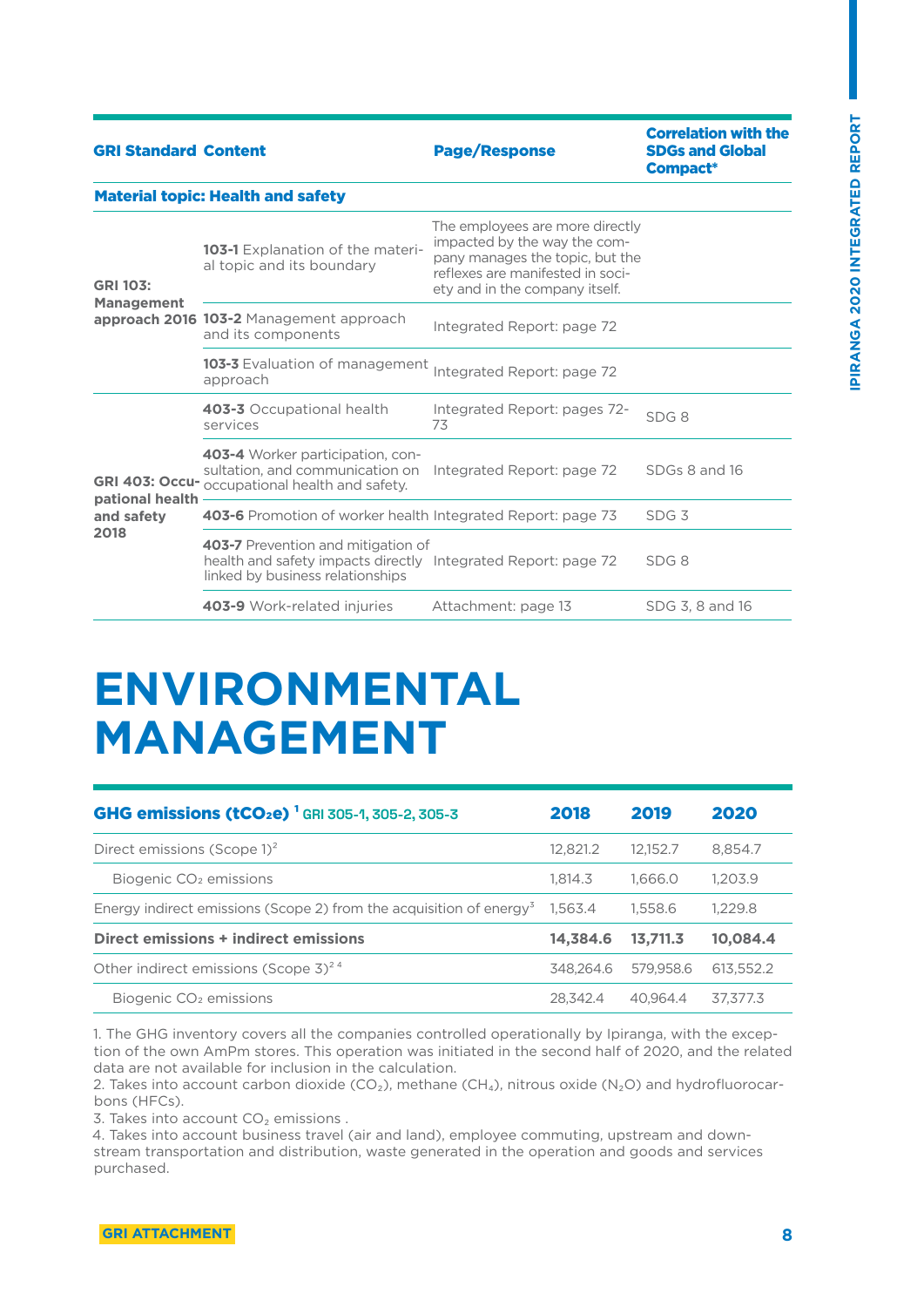| <b>Energy consumption (GJ) GRI 302-1</b> | 2018      | 2019      | 2020     |
|------------------------------------------|-----------|-----------|----------|
| <b>Acquired energy</b>                   | 79,902.2  | 84,451.0  | 80,455.2 |
| Electricity                              | 79,902.2  | 84,451.0  | 80,455.2 |
| Electricity - Captive market             | n.a.      | 76,783.0  | 63,732.7 |
| <b>Electricity Free Market</b>           | n.a.      | 7,668.0   | 16,722.6 |
| Steam                                    | O.O       | O.O       | O, O     |
| Self-generated energy <sup>1</sup>       | 54,397.8  | 32,363.3  | 12,453.7 |
| Electricity <sup>2</sup>                 | 41,207.4  | 12,720.9  | 10,302.1 |
| Heating <sup>3</sup>                     | 651.8     | 597.9     | 273.1    |
| Steam <sup>4</sup>                       | 12,538.6  | 19,044.5  | 1,878.4  |
| <b>TOTAL CONSUMPTION</b>                 | 134,300.0 | 116,814.3 | 92,908.9 |

1. Takes into account non-renewable combustion.

2. Includes diesel used in generators.

3. Includes natural gas, liquefied petroleum gas (LPG) and gasoline.

4. Includes fuel oil in the Paulínia (SP) Pool boilers.

| <b>Waste management (t)</b> GRI 306-3, 306-4, 306-5 Generation Recovery |         |                   | <b>Disposal</b> |
|-------------------------------------------------------------------------|---------|-------------------|-----------------|
| Non-hazardous material - class $IIA^1$                                  | 719.5   | 337.6             | 381.9           |
| Non-hazardous material - class IIB (inert) <sup>2</sup>                 | 337.5   | 10.2 <sup>2</sup> | 327.3           |
| Hazardous material - class $\mathbb{I}^3$                               | 1.778.6 | 39.3              | 1.739.3         |
| <b>TOTAL<sup>4</sup></b>                                                | 2,835.6 | 387.1             | 2,448.5         |

1. Includes non-recyclable materials; residues from pruning and sweeping; paper and cardboard; plastic; organic and metals. Diverted to recycling, composting and reuse, and the material that cannot be recovered is directed to landfills and incineration.

2. Takes into account mainly civil construction and glass waste material.

3. Residue from cleaning tanks and oil and water separator tanks and oil contaminated with hydrocarbons, used oil, among others. Biodiesel is reprocessed and contaminated packaging is recycled. The remainder is disposed of in landfills, by incineration, biological treatment or co-processing. 4. For AmPm, it includes only the four distribution centers and not the company-owned stores.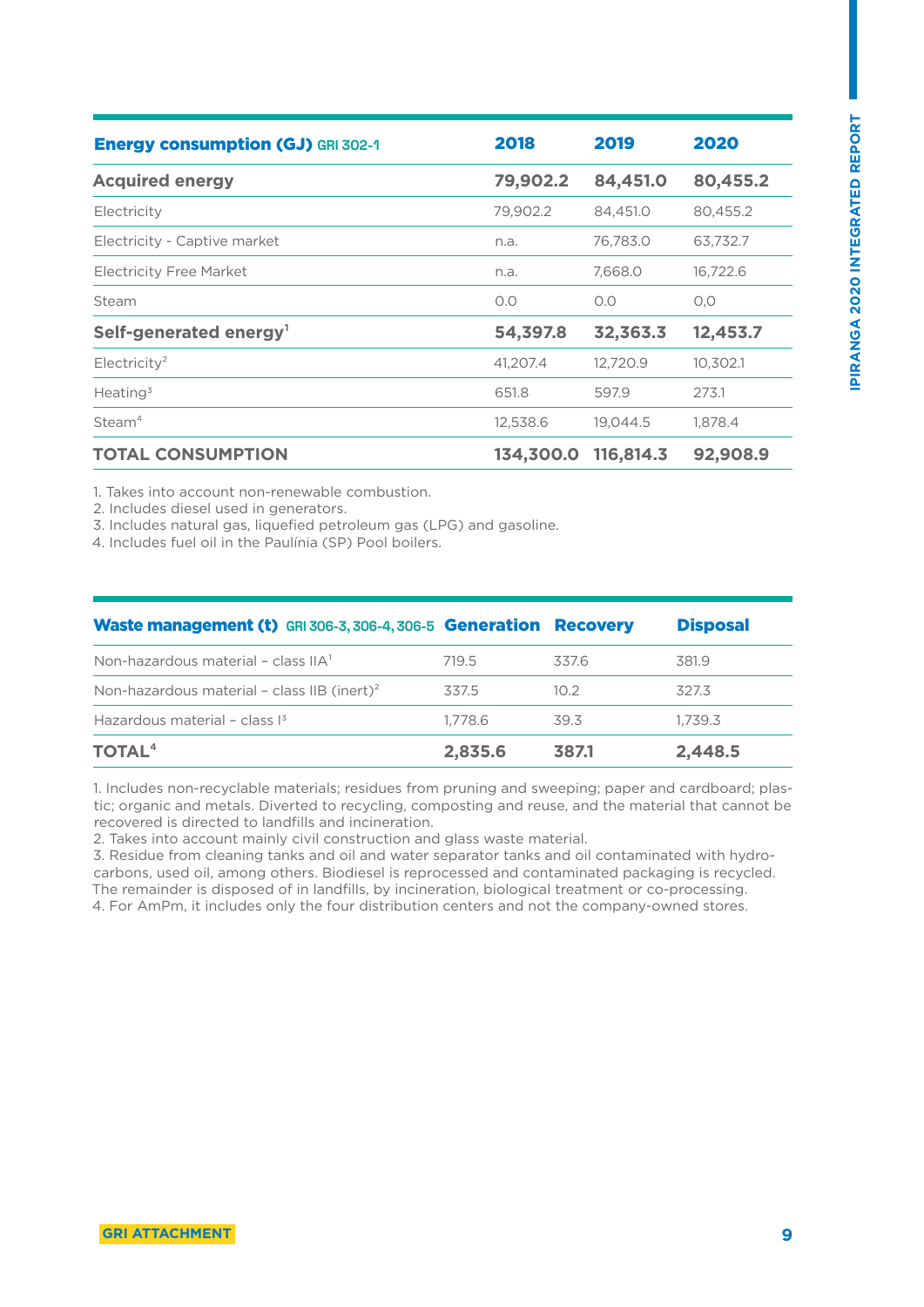| Water withdrawal (thousands of liters) <sup>123</sup><br><b>GRI 303-3</b> | 2018       | 2019       | 2020       |
|---------------------------------------------------------------------------|------------|------------|------------|
|                                                                           |            |            |            |
| Total water withdrawal                                                    | 119,280.08 | 121,367.24 | 113.736.25 |
| Surface water                                                             | 4,558.42   | 6,511.91   | 5,771.03   |
| Ground water                                                              | 22,967.14  | 23,422.14  | 25.765.39  |
| Third-party water (e.g. utility companies)                                | 91,754.52  | 91,433.20  | 82,199.82  |
|                                                                           |            |            |            |
| Water discharge (thousands of liters) <sup>2 3</sup> GRI 303-4 2018       |            | 2019       | 2020       |
| Total water discharge                                                     | 66,463.96  | 83,324.32  | 75,561.31  |
| Surface water                                                             | 810.26     | 963.20     | 1,670.23   |
| Ground water                                                              | 28,377.44  | 25,985.69  | 36,014.21  |
| Third-party water (e.g. utility companies)                                | 37,276.26  | 56,375.43  | 37,876.87  |

1. All the withdrawal sources are listed.

2. The most part of the water withdrawn is fresh water from utilities. Ipiranga monitors a number of quality parameters in the withdrawal and discharge of water, in line with the related licenses and permits, but not specifically salinity. As such, it is not possible to indicate the volume of fresh water for these cases in accordance with the criteria for the indicator (up to 1g of total solids per liter). Ipiranga does not monitor water stress zones.

3. For AmPm, it includes only the four distribution centers and not the company-owned stores.

## **PEOPLE MANAGEMENT AND DEVELOPMENT**

| <b>AVERAGE TRAINING (hours/employee)</b> GRI 404-1 | 2018 | 2019 | 2020 |
|----------------------------------------------------|------|------|------|
| <b>BY GENDER</b>                                   |      |      |      |
| Men                                                | 48.8 | 34.9 | 18.6 |
| Women                                              | 41.3 | 22.7 | 12.2 |
| BY FUNCTIONAL CATEGORY                             |      |      |      |
| CEO                                                | 32.0 | 23.0 | 1.0  |
| Director level                                     | 39.0 | 23.6 | 2.8  |
| Management                                         | 61.5 | 33.8 | 12.4 |
| Coordination                                       | 67.0 | 47.5 | 17.7 |
| Administrative                                     | 36.4 | 23.1 | 15.1 |
| Operational                                        | 34.7 | 34.0 | 21.2 |
| <b>TOTAL</b>                                       | 40.6 | 29.8 | 16.9 |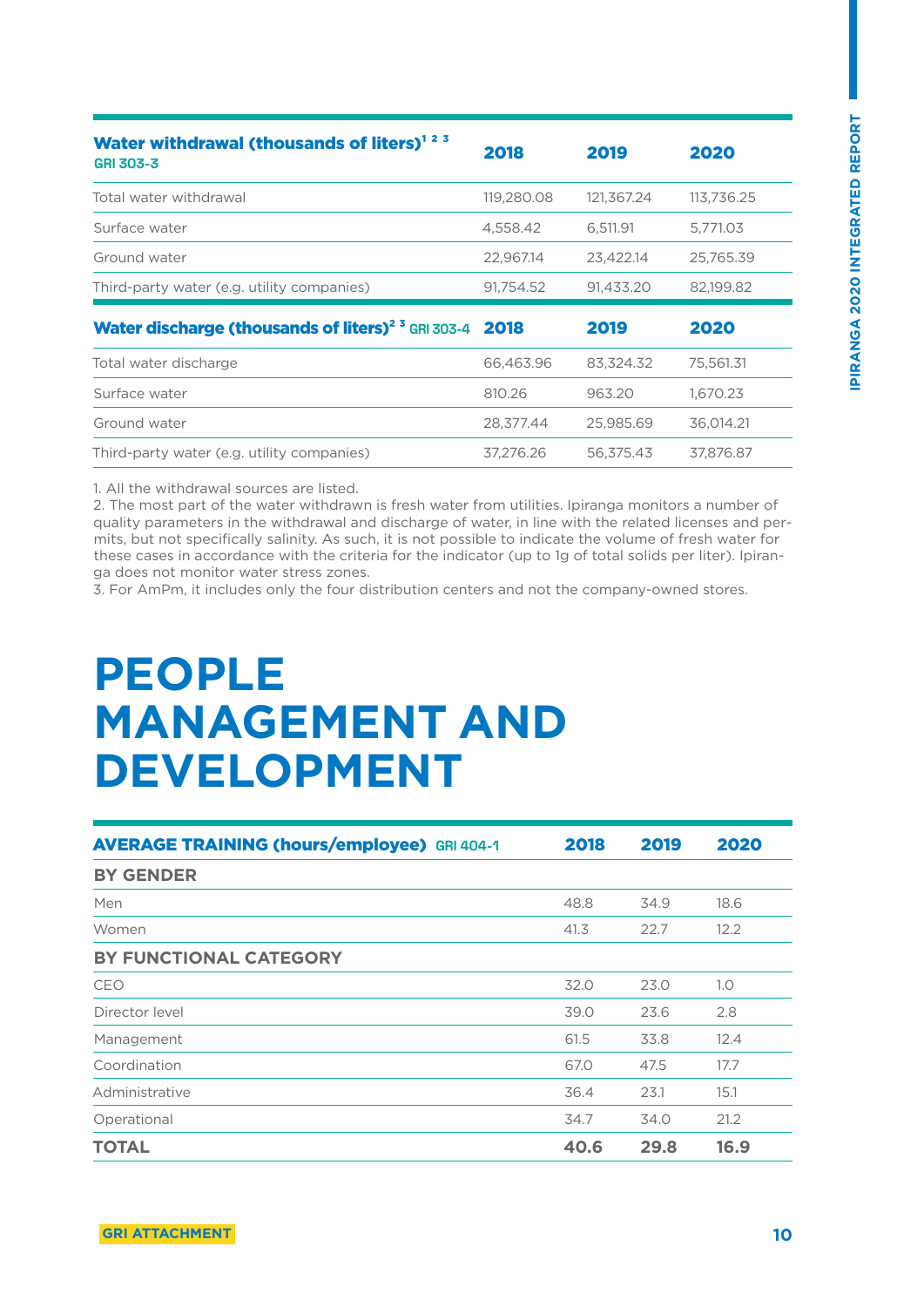| <b>NEW EMPLOYEE HIRES AND TURNOVER' GRI 401-1</b> |              |                       |                       |                |                       |                       |              |                       |                       |
|---------------------------------------------------|--------------|-----------------------|-----------------------|----------------|-----------------------|-----------------------|--------------|-----------------------|-----------------------|
|                                                   |              | 2018                  |                       |                | 2019                  |                       |              | 2020                  |                       |
|                                                   | <b>Hires</b> | <b>Hiring</b><br>rate | Turn-<br>over<br>rate | <b>Hires</b>   | <b>Hiring</b><br>rate | Turn-<br>over<br>rate | <b>Hires</b> | <b>Hiring</b><br>rate | Turn-<br>over<br>rate |
| <b>BY GENDER</b>                                  |              |                       |                       |                |                       |                       |              |                       |                       |
| Men                                               | 183          | 6.9%                  | 13.0%                 | 138            | 5.3%                  | 13.1%                 | 293          | 11.4%                 | 15.4%                 |
| Women                                             | 45           | 7.0%                  | 12.5%                 | 463            | 69.8%                 | 46.5%                 | 209          | 26.3%                 | 23.4%                 |
| <b>BY REGION</b>                                  |              |                       |                       |                |                       |                       |              |                       |                       |
| Midwest                                           | 5            | 4.3%                  | 7.8%                  | 34             | 25.2%                 | 29.3%                 | 16           | 13.4%                 | 15.5%                 |
| Northeast                                         | 27           | 13.0%                 | 23.7%                 | 46             | 21.9%                 | 24.3%                 | 41           | 14.6%                 | 16.6%                 |
| North                                             | 15           | 11.1%                 | 19.3%                 | 28             | 19.2%                 | 21.9%                 | 17           | 12.1%                 | 14.5%                 |
| Southeast                                         | 146          | 6.1%                  | 11.7%                 | 432            | 18.9%                 | 20.2%                 | 376          | 15.7%                 | 17.8%                 |
| South                                             | 35           | 7.8%                  | 13.9%                 | 61             | 11.9%                 | 13.3%                 | 52           | 12.3%                 | 13.9%                 |
| <b>BY AGE GROUP</b>                               |              |                       |                       |                |                       |                       |              |                       |                       |
| Under<br>30 years                                 | 135          | 19.6%                 | 19.6%                 | 297            | 35.4%                 | 28.0%                 | 257          | 25.3%                 | 21.3%                 |
| From 30<br>to 50 years                            | 92           | 4.3%                  | 11.3%                 | 302            | 14.2%                 | 17.2%                 | 244          | 11.7%                 | 14.7%                 |
| Over<br>50 years                                  | 1            | 0.7%                  | 32.5%                 | $\overline{2}$ | 0.6%                  | 16.5%                 | 1            | 0.4%                  | 19.3%                 |
| <b>TOTAL</b>                                      | 228          | 6.9%                  | 12.9%                 | 601            | 18.3%                 | 19.9%                 | 502          | 15.0%                 | 17.0%                 |
|                                                   |              |                       |                       |                |                       |                       |              |                       |                       |

### NEW EMPLOYEE HIDES AND TURNOVERLOR 401-4

1. Takes into account the consolidated number of the Ultra Group fuels segment.

| <b>Ratio of women's</b>                  | 2018       |                   | 2019       |                          | 2020       |                |
|------------------------------------------|------------|-------------------|------------|--------------------------|------------|----------------|
| base salary to men's<br><b>GRI 405-2</b> | <b>Men</b> | <b>Women</b>      | <b>Men</b> | <b>Women</b>             | <b>Men</b> | <b>Women</b>   |
| CEO                                      | 100%       | $\qquad \qquad -$ | 100%       | $\overline{\phantom{m}}$ | 100%       | $\overline{a}$ |
| Management                               | 100%       | 90%               | 100%       | 85%                      | 100%       | 83%            |
| Coordination                             | 100%       | 111%              | 100%       | 113%                     | 100%       | 129%           |
| Administrative                           | 100%       | 85%               | 100%       | 87%                      | 100%       | 102%           |
| Operational                              | 100%       | 75%               | 100%       | 75%                      | 100%       | 90%            |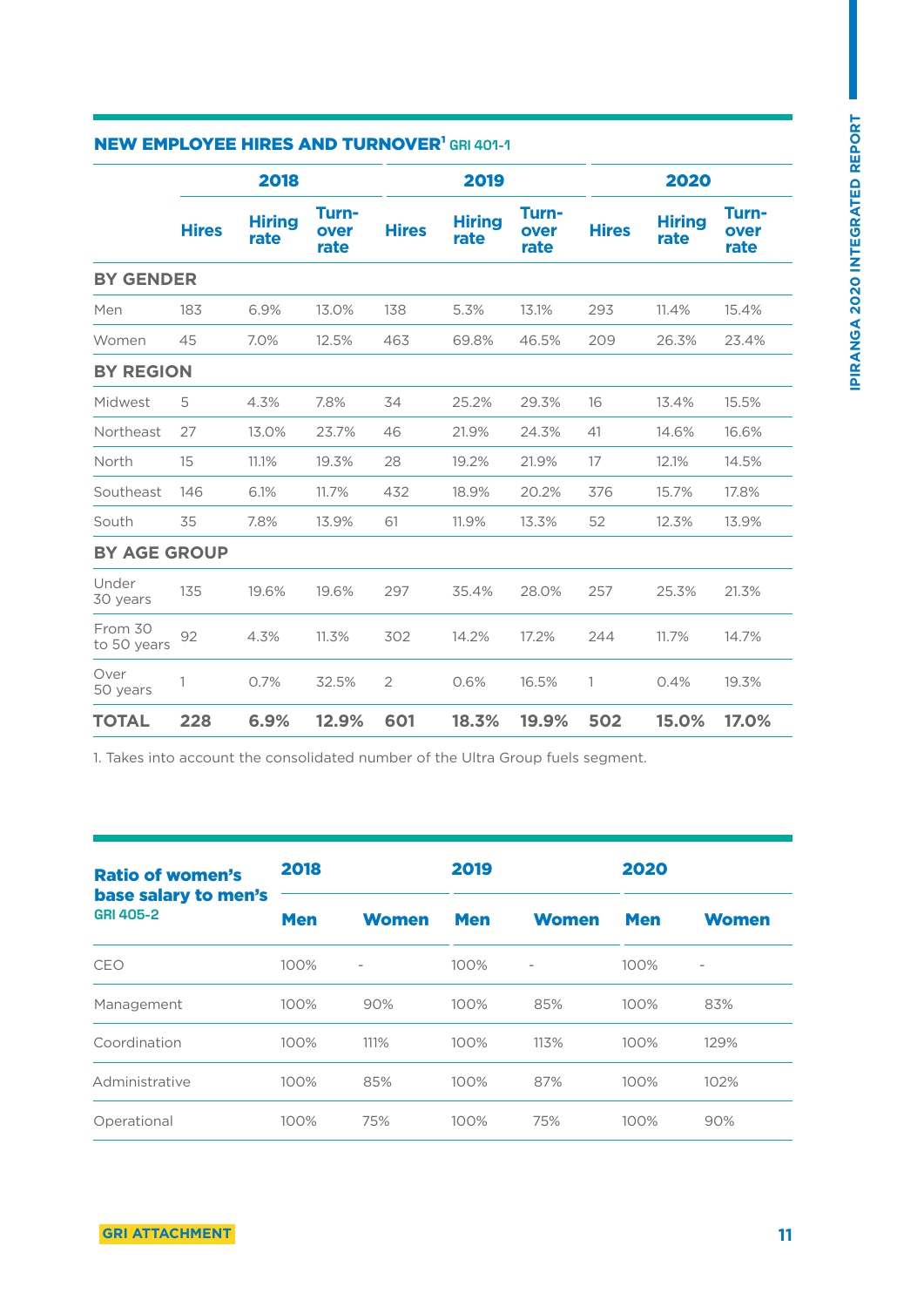| Diversity $1$ – by<br>gender GRI 405-1 | 2018       |              | 2019       |              | 2020       |              |
|----------------------------------------|------------|--------------|------------|--------------|------------|--------------|
|                                        | <b>Men</b> | <b>Women</b> | <b>Men</b> | <b>Women</b> | <b>Men</b> | <b>Women</b> |
| CEO                                    | 100.0%     | 0.0%         | 100.0%     | $0.0\%$      | 100.0%     | 0.0%         |
| Director level                         | 100.0%     | 0.0%         | 83.3%      | 16.7%        | 83.3%      | 16.7%        |
| Management                             | 87.7%      | 12.3%        | 82.8%      | 17.2%        | 75.7%      | 24.3%        |
| Coordination                           | 77.5%      | 22.5%        | 83.1%      | 16.9%        | 79.9%      | 20.1%        |
| Administrative                         | 71.3%      | 28.7%        | 67.6%      | 32.4%        | 66.2%      | 33.8%        |
| Operational                            | 98.3%      | 1.7%         | 98.8%      | 1.2%         | 92.3%      | $7.7\%$      |
| <b>TOTAL</b>                           | 80.5%      | 19.5%        | 79.8%      | 20.2%        | 76.3%      | 23.7%        |

| <b>Diversity</b>                                   | 2018                        |                                                |                                   | 2019                               |                                                |                                   | 2020                        |                                                |                                   |
|----------------------------------------------------|-----------------------------|------------------------------------------------|-----------------------------------|------------------------------------|------------------------------------------------|-----------------------------------|-----------------------------|------------------------------------------------|-----------------------------------|
| - by age <sup>1</sup><br>group<br><b>GRI 405-1</b> | Up<br>to 30<br><b>years</b> | <b>From</b><br><b>30 to 50</b><br><b>years</b> | <b>Over</b><br>50<br><b>years</b> | <b>Up</b><br>to 30<br><b>years</b> | <b>From</b><br><b>30 to 50</b><br><b>years</b> | <b>Over</b><br>50<br><b>years</b> | Up<br>to 30<br><b>years</b> | <b>From</b><br><b>30 to 50</b><br><b>years</b> | <b>Over</b><br>50<br><b>years</b> |
| CEO                                                | 0.0%                        | 0.0%                                           | 100.0%                            | 0.0%                               | 0.0%                                           | 100.0%                            | 0.0%                        | 0.0%                                           | 100.0%                            |
| Director level                                     | 0.0%                        | 14.3%                                          | 85.7%                             | 0.0%                               | 28.6%                                          | 71.4%                             | 0.0%                        | 50.0%                                          | 50.0%                             |
| Management                                         | 0.0%                        | 57.5%                                          | 42.5%                             | 2.6%                               | 68.1%                                          | 29.3%                             | 4.5%                        | 73.9%                                          | 21.6%                             |
| Coordination                                       | 1.5%                        | 44.7%                                          | 12.1%                             | 8.7%                               | 77.8%                                          | 13.5%                             | 1.2%                        | 77.2%                                          | 10.8%                             |
| Administrative                                     | 30.0%                       | 68.8%                                          | 10.9%                             | 34.7%                              | 58.0%                                          | 7.3%                              | 39.0%                       | 55.3%                                          | 5.8%                              |
| Operational                                        | 15.2%                       | 70.8%                                          | 13.9%                             | 19.5%                              | 70.2%                                          | 10.4%                             | 25.5%                       | 67.3%                                          | 7.2%                              |
| <b>TOTAL</b>                                       | 21.0%                       | 65.8%                                          | 13.2%                             | 25.5%                              | 64.5%                                          | 10.0%                             | 30.3%                       | 62.3%                                          | 7.5%                              |

| Diversity <sup>1</sup> - by                   | 2020         |                   |              |                 |                   |  |  |  |
|-----------------------------------------------|--------------|-------------------|--------------|-----------------|-------------------|--|--|--|
| ethnic origin/race/<br><b>color</b> GRI 405-1 | <b>Black</b> | <b>Mixed race</b> | <b>White</b> | <b>Oriental</b> | <b>Indigenous</b> |  |  |  |
| <b>CEO</b>                                    | 0.0%         | 0.0%              | 100.0%       | $0.0\%$         | 0.0%              |  |  |  |
| Director level                                | 0.0%         | 0.0%              | 83.3%        | 16.7%           | 0.0%              |  |  |  |
| Management                                    | 0.9%         | 3.6%              | 94.6%        | 0.9%            | 0.0%              |  |  |  |
| Coordination                                  | 1.0%         | 16.8%             | 80.8%        | 1.4%            | 0.0%              |  |  |  |
| Administrative                                | 3.3%         | 16.5%             | 79.0%        | 1.0%            | 0.2%              |  |  |  |
| Operational                                   | 9.4%         | 27.9%             | 61.7%        | 0.8%            | 0.2%              |  |  |  |
| <b>TOTAL</b>                                  | 4.8%         | 19.1%             | 74.5%        | 1.0%            | 0.1%              |  |  |  |

### Diversity<sup>1</sup> - participation of disabled persons GRI 405-1

| <b>TOTAL</b>   | 1.0% |
|----------------|------|
| Operational    | 0.6% |
| Administrative | 1.6% |
| Coordination   | 0.2% |
| Management     | 0.0% |
| Director level | 0.0% |
| <b>CEO</b>     | 0.0% |
|                |      |

1. Classification: director level takes into account all directors; management includes managers and executive managers; coordination encompasses supervisors and consultants, in addition to coordinators; administrative covers analysts and specialists; and operational includes support staff and assistants.